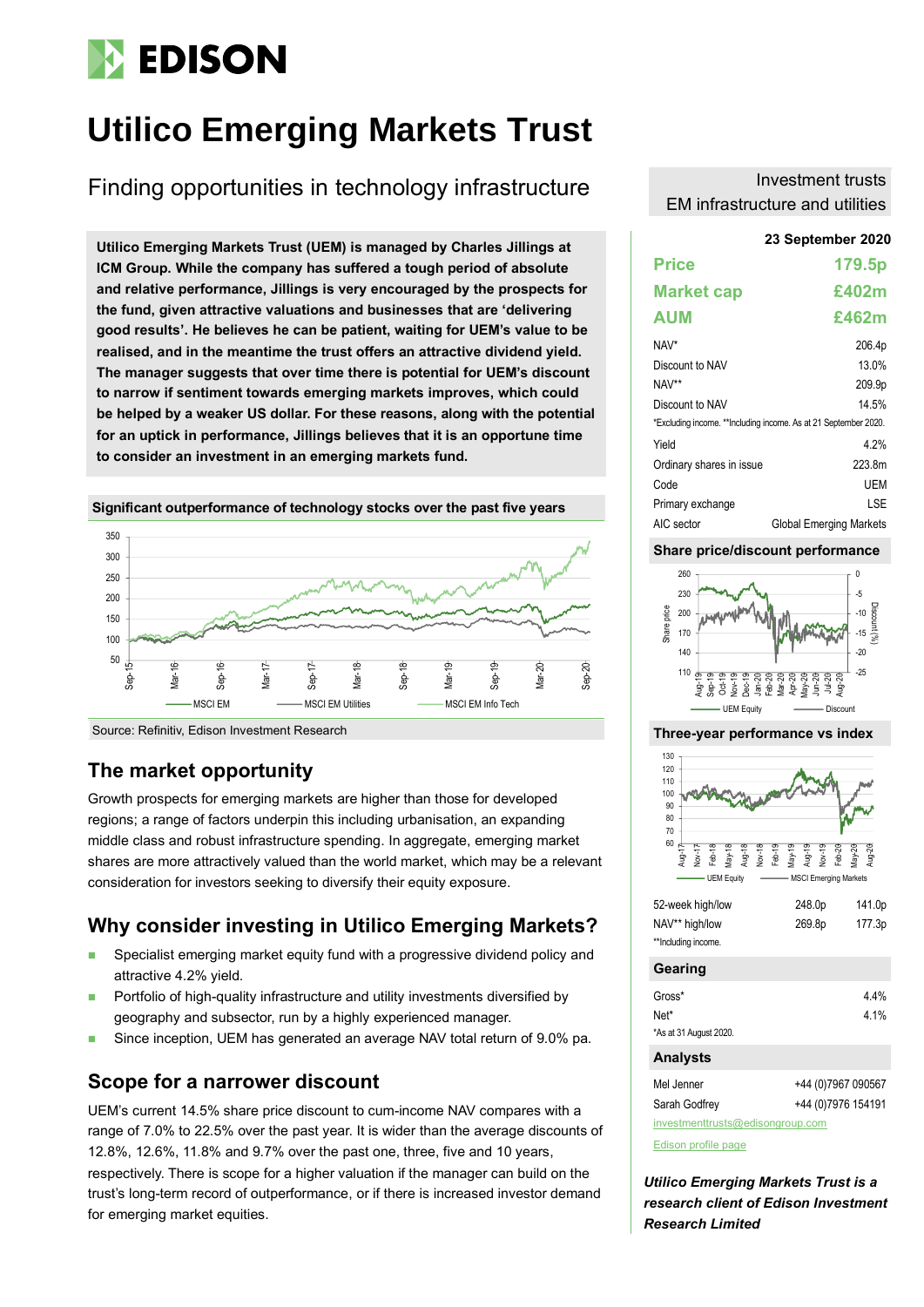

#### **Exhibit 1: Trust at a glance**



|                                           |             |                                       | Portfolio weight % |                 |
|-------------------------------------------|-------------|---------------------------------------|--------------------|-----------------|
| Company                                   | Country     | <b>Sector</b>                         | 31 August 2020     | 31 August 2019* |
| International Container Terminal Services | Philippines | Ports operator                        | 6.2                | 6.1             |
| Rumo                                      | Brazil      | Rail-based logistics operator         | 3.5                | 3.3             |
| Alupar Investimento                       | Brazil      | Electricity generation & transmission | 3.5                | 4.6             |
| China Everbright Greentech                | China       | Biomass & hazardous waste treatment   | 3.3                | 3.5             |
| Engie Energia Chile                       | Chile       | Electricity generation & transmission | 3.1                | 2.6             |
| <b>Gujarat State Petronet</b>             | India       | Gas distribution                      | 2.8                | N/A             |
| India Grid Trust                          | India       | Infrastructure investment trust       | 2.8                | N/A             |
| Ocean Wilsons Holdings                    | Brazil      | Maritime services                     | 2.7                | 2.7             |
| Korea Internet Neutral Exchange (KINX)    | South Korea | Internet exchange                     | 2.6                | N/A             |
| Eletrobras                                | Brazil      | Electricity generation & transmission | 2.5                | N/A             |
| Top 10 (% of portfolio)                   |             |                                       | 33.0               | 38.0            |

Source: UEM, Edison Investment Research, Bloomberg, Morningstar. Note: \*N/A where not in end-August 2019 top 10.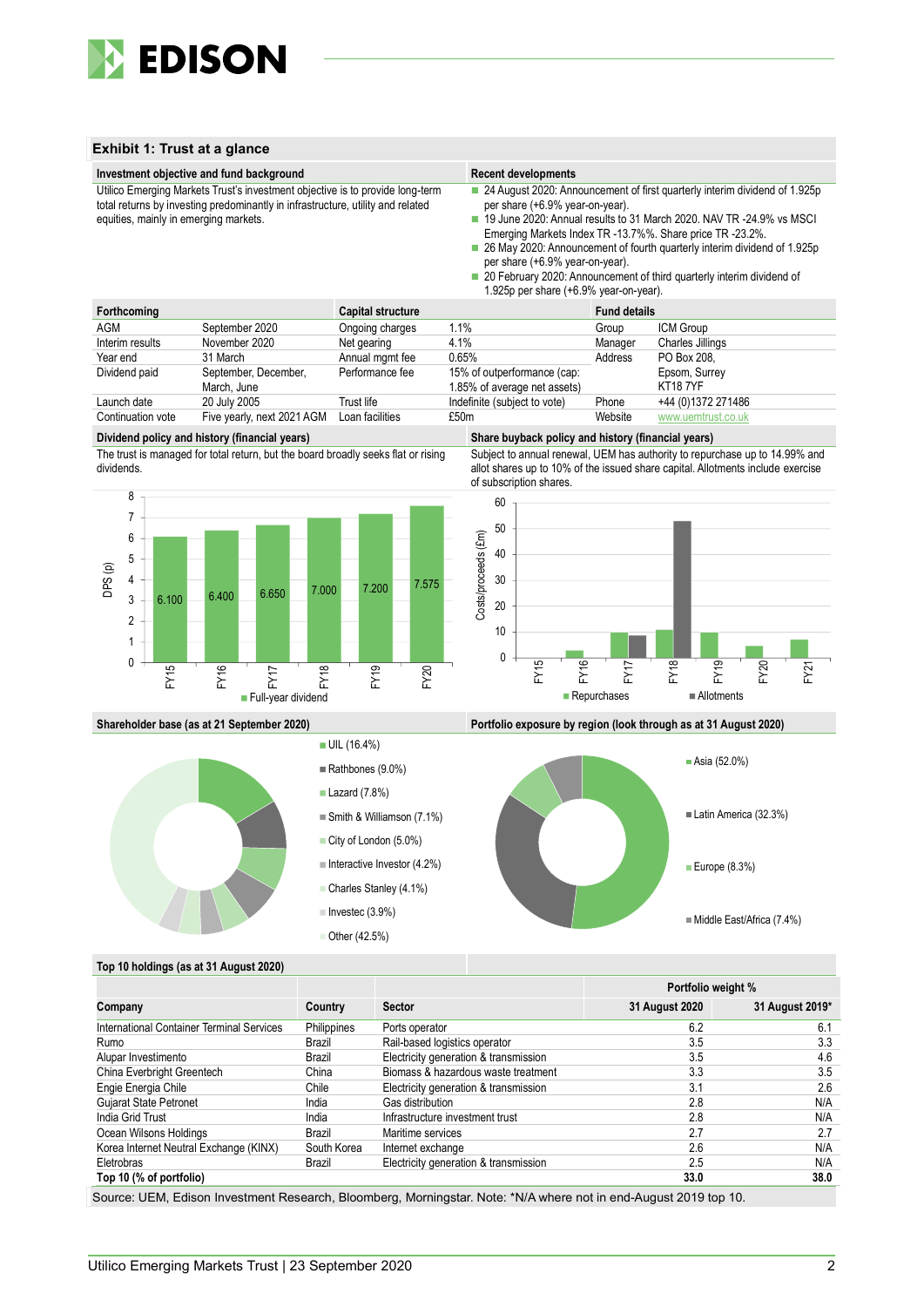

# **Market outlook: Higher growth opportunities in EM**

As shown in Exhibit 2 (LHS), markets have made back much of the performance lost earlier this year due to the coronavirus outbreak. Emerging market stocks have, in keeping with the past five years, outpaced the performance of specialist emerging market infrastructure and UK equities during the recovery over recent months. There are several reasons why GDP growth potential in emerging markets exceeds that for more developed economies, meaning an allocation to these regions may be beneficial for investors seeking a diversified equity portfolio. These include:

- **Urbanisation** rural populations are migrating to cities, seeking higher incomes and standards of living. This requires significant investment in infrastructure projects such as roads, railways, power networks and sanitation.
- **Rise in the middle class** this is driving overall consumption and demand for consumer durable goods, including cars and white goods. It is also leading to better public services and a greater focus on an improved quality of life in areas such as education, healthcare and tourism.
- **Environmental policy** an acceptance of the need to address climate change is becoming a considerably pressing issue. Hence, high-emission industries such as power and transport sectors are seeing radical shifts away from their most polluting technologies. Important areas of developments include renewable energy, battery storage, electric vehicles and waste treatment, and these businesses are increasingly commercial without requiring subsidies.
- **Geopolitics and globalisation** higher political tensions and populism are leading to a rising level of nationalism and protectionism that is unwinding several decades of supply-chain integration and affecting trade flows. This is leading to significant shifts in transport and logistics value chains, and associated infrastructure.
- **Governance and transparency** emerging markets typically have poorer institutional frameworks than developed democracies (although they are improving). Hence the regulation of concessions, which is critical in the infrastructure sector, is dependent on a strong rule of law and adherence to contractual obligations.
- **Digitisation** there are many opportunities in emerging markets for companies to take advantage of technological developments. These include the rollout of mobile and fibre broadband networks, innovative financial solutions to previously unbanked mass populations, cloud storage, data processing and smart transport infrastructure.

Looking at the valuation of emerging market equities in Exhibit 2 (RHS), they remain more attractively valued than the world market and offer a higher dividend yield; this is particularly true for utility and infrastructure shares.



**Exhibit 2: Market performance and valuation**





Source: Refinitiv, MSCI, Edison Investment Research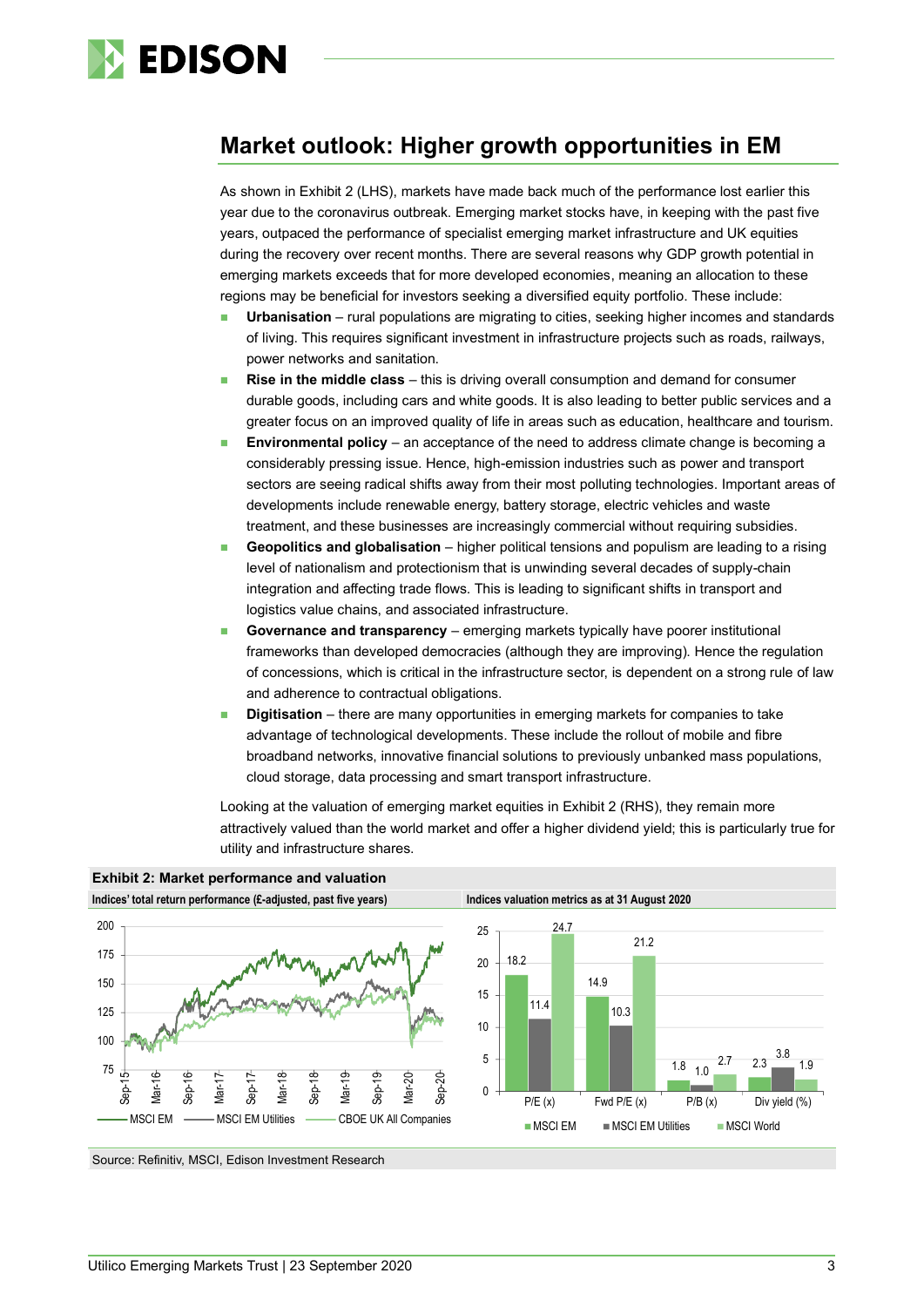

# **Fund profile: Specialist in emerging market equities**

Launched in July 2005, UEM was historically a Bermudan investment company, but redomiciled to the UK as an investment trust via a scheme of arrangement on 3 April 2018. It is listed on the Main Market of the London Stock Exchange and managed by th[e ICM Group](https://www.icm.limited/) (ICM and ICM Investment Management), which is a specialist fund manager based in Bermuda and the UK, with c \$19bn of assets under management (c \$2bn directly and c \$17bn indirectly).

UEM is managed by qualified chartered accountant Charles Jillings, who has more than 30 years' experience in global financial markets. He aims to generate an attractive long-term total return from a diversified portfolio of emerging market equities, primarily in the infrastructure, utility and related sectors. These tend to be long-term assets with established regulatory frameworks and sustainable income streams, which help to support the trust's dividend payments. Jillings employs a bottom-up stock selection process and is unconstrained by benchmark allocations, although the MSCI Emerging Markets Index is used as a reference. The performance fee benchmark is the UK Gilt five- to 10-year index post-tax yield, plus RPIX inflation, plus 2%, subject to an 8% minimum hurdle, and the fee is capped at 1.85% of average NAV.

In order to mitigate risk, there are a series of investment guidelines in place (as a maximum percentage of gross assets at the time of investment):

- individual investment (10%);
- single country (35%);
- individual sector (25%);
- unquoted investments (5%; 3.3% at end-FY20); and
- top 10 holdings (60%).

Gearing of up to 25% of gross assets is permitted; at end-August 2020, UEM had net gearing of 4.1%. From launch to the end of August 2020, UEM's NAV total return has compounded at 9.0% pa; this is lower than the more normal double-digit historical averages (for example, from launch to 31 December 2019, the compound annual return was 10.9%) as the fund's performance was negatively affected by the coronavirus-induced stock market sell-off earlier this year.

# **The fund manager: Charles Jillings**

#### **The manager's view: Recovering emerging market economies**

Jillings comments that China is on a recovery path and is returning to growth following the coronavirus-led lockdown earlier this year: 'Within the economy there are a number of areas where activity is ahead of where it was 12 months ago, which is a positive'. These include infrastructure spending and the rollout of 5G and other technologies. The manager also believes that policies being adopted in the two other largest emerging market economies – India and Brazil – will lead to higher growth over time. He comments that in general, the dips in activity due to lockdowns have been smaller in emerging than developed markets, and recoveries are stronger. Jillings cites a Brazilian toll road operator that is only experiencing a 5% reduction in activity levels year-on-year. While the coronavirus outbreak has meant that Brazil and India have had a tough time at a social level, the impact on an economic level has been more modest. The Brazilian economy has been supported by lower interest rates; the benchmark Selic was reduced by a further 25bp on 5 August to an all-time low of 2.0%, down from 6.5% in July 2019. This monetary approach is not isolated; the manager says that central bank responses, especially in developed markets, have been very aggressive, and together with government fiscal measures have pumped a lot of funding into economies. Jillings believes that this support for populations and businesses, coupled with low interest rates, should lead to a more inflationary environment. He is confident that one of the policy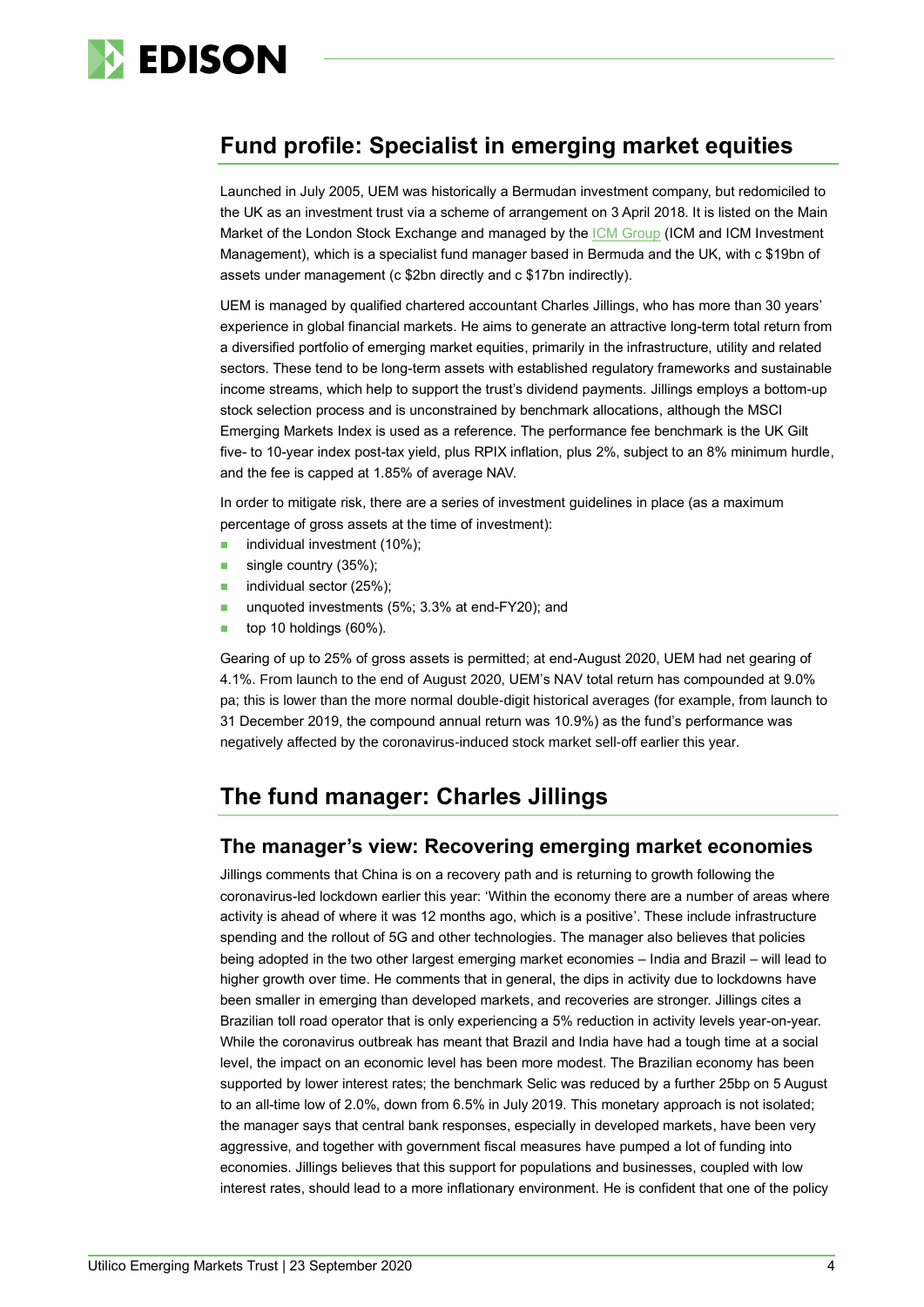

tools employed will be an acceleration in infrastructure spending, which should lead to higher demand and pricing for commodities, an important growth driver for many emerging economies.

The manager is aware that the upcoming US presidential election is bringing a heightened sensitivity towards the US–China trade negotiations, and understands the negative implications if the relationship deteriorates. However, he believes that both countries recognise a working relationship needs to be maintained to ensure a mutually beneficial outcome. When questioned about his outlook for emerging market equities, Jillings suggests he is 'positive', given the global pandemic has not had such an impact on the GDP of emerging versus developed nations; they have proved to be more resilient and are returning to a stronger economic position. He says that policy decisions are continuing to drive positive changes, while a weakening dollar should lead to a greater propensity for investment in emerging markets. The manager says that a sensible approach is to look past 2020, due to the COVID-19 upheaval, and that based on 2021 consensus earnings estimates, emerging markets are looking attractively valued. He says that many companies are trading on multiples not seen for many years, providing good opportunities across a range of geographic areas.

# **Asset allocation**

### **Investment process: Diligent, bottom-up stock selection**

Jillings seeks to identify and invest in companies predominantly in the infrastructure and utility sectors, that are trading at a discount to their perceived intrinsic value and have the potential to generate total returns of at least 15% pa over a five-year horizon. He focuses on emerging market countries with positive attributes such as political stability, economic development, an acceptable legal framework and an encouraging attitude to foreign investment. The manager has a long-term investment horizon and avoids short-term stock market 'noise'.

Stocks are selected on a bottom-up basis following thorough fundamental research (including the construction of a detailed financial model and valuation targets) from an investible universe of more than 900 companies. At end-FY20, there were 88 holdings in the portfolio, towards the high end of the typical 60–90 range. UEM has an active share approaching 100% versus the MSCI Emerging Markets index; this is a measure of how a fund differs from an index, with 0% representing full replication and 100% no commonality. Jillings is supportive of UEM's investee firms in terms of their capital requirements and the trust is often among their largest international shareholders.

The manager explains how environmental, social and governance (ESG) factors are incorporated into UEM's investment process:

- Visit engaging with investee companies and undertaking site visits to further develop a comprehensive and long-term perspective.
- ◼ Investigate insights gained during these meetings are combined with in-depth internal research, to gauge how ESG issues may affect an investment.
- Recognise an investee company's ESG profile is integrated into investment decisions.
- Participate continuous connections with investee companies' management teams via ongoing meetings and influencing best outcomes on key issues.

Because of the nature of UEM's investments, in companies providing essential services, the trust has tended to underperform the MSCI Emerging Markets Index during a cyclical upturn led by sectors such as technology and consumer discretionary, while outperforming in a falling market.

Jilling says that due to travel restrictions as a result of the COVID-19 pandemic, there has been a remarkable shift to online meetings, noting that portfolio companies have been very swift to arrange them. He believes the lack of site visits this year has not been detrimental, as over the past decade the manager and members of his team have already visited the most important locations of both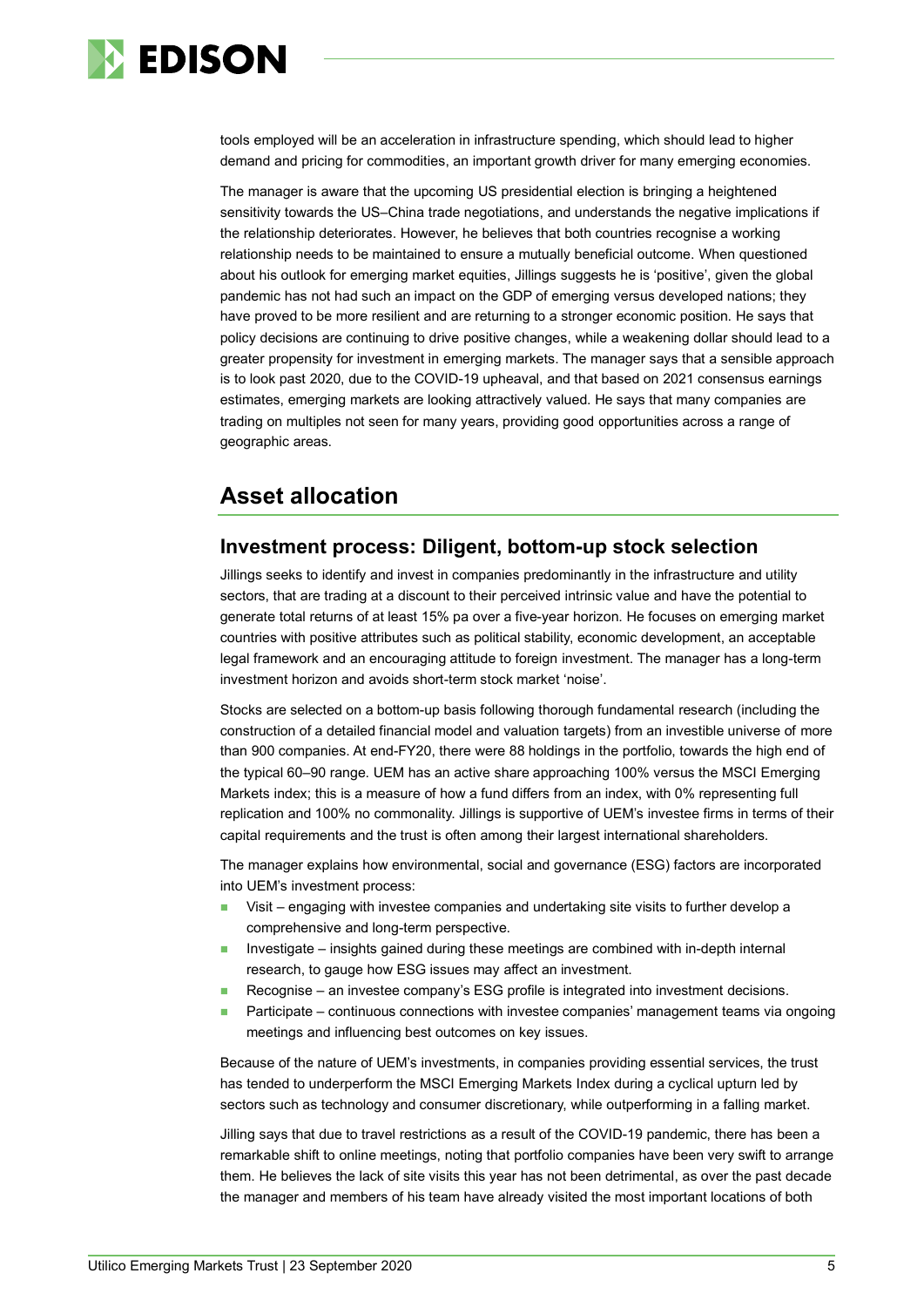

investee and non-portfolio companies. He believes that in time an effective coronavirus vaccine will become a viable option meaning that international travel will be back on the agenda, but in the meantime the manager is very encouraged by the level of company meetings illustrating how engaged these firms are with shareholders. 'Businesses want investors to understand how they are dealing with the impacts of the virus and what opportunities are available,' he adds.

### **Current portfolio positioning**

At end-August 2020, UEM's top 10 positions made up 33.0% of the fund, which was a lower concentration than 38.0% a year earlier; six positions were common to both periods.

The trust's geographic and sector exposures are shown in Exhibit 3. While we would normally show the year-on-year changes, UEM has recently modified some of the classifications so a comparison would not be accurate. For example, it has added a new sector category, data services and infrastructure, following increased investment and stock price outperformance in recent months. Jillings is finding interesting opportunities in technology infrastructure companies, where demand is robust helped by the coronavirus-led lockdowns, a higher number of people working from home and the continuous shift to increased digitisation.

UEM is seeking exposure to higher growth through digital infrastructure, and the subsector now accounts for almost 10% of the portfolio. It now has a new top 10 holding in **Korea Internet Neutral Exchange** (KINX), which is the only carrier-neutral internet exchange (IX) in South Korea, providing internet data centre, content delivery network, and cloud computing services. In addition, Malaysian **MyEG Services** has returned to UEM's list of top 20 holdings, having previously been sold down by Jillings when the share price reached what he considered to be fair value. The manager explains that the company has undergone a series of setbacks following a change in the Malaysian government, which provided a good entry point. MyEG provides online services on behalf of the government including car tax renewal, driving licences and immigration permits for overseas workers, and has recently introduced new services such as COVID-19 screening. New Malaysian contracts had stalled, but Jillings expects the company to win new concessions. It is also expanding its international operations, which the manager believes enhances MyEG's future prospects.





#### Source: Utilico Emerging Markets Trust, Edison Investment Research

The manager highlights a few of UEM's other largest holdings. **Eletrobras** is the largest utility company in Latin America; it is currently state-run but is going through a privatisation process. Jillings explains that the firm has been restructured over the past few years; the CEO has sought to reduce costs, has divested some loss-making distribution assets and non-core businesses, reduced the level of debt and generally made the company more efficient.

**Gujarat State Petronet** (GSP) is a gas transmission company in Gujarat state, a highly industrialised region in India; the company has a controlling stake in Gujarat Gas (also listed). Jillings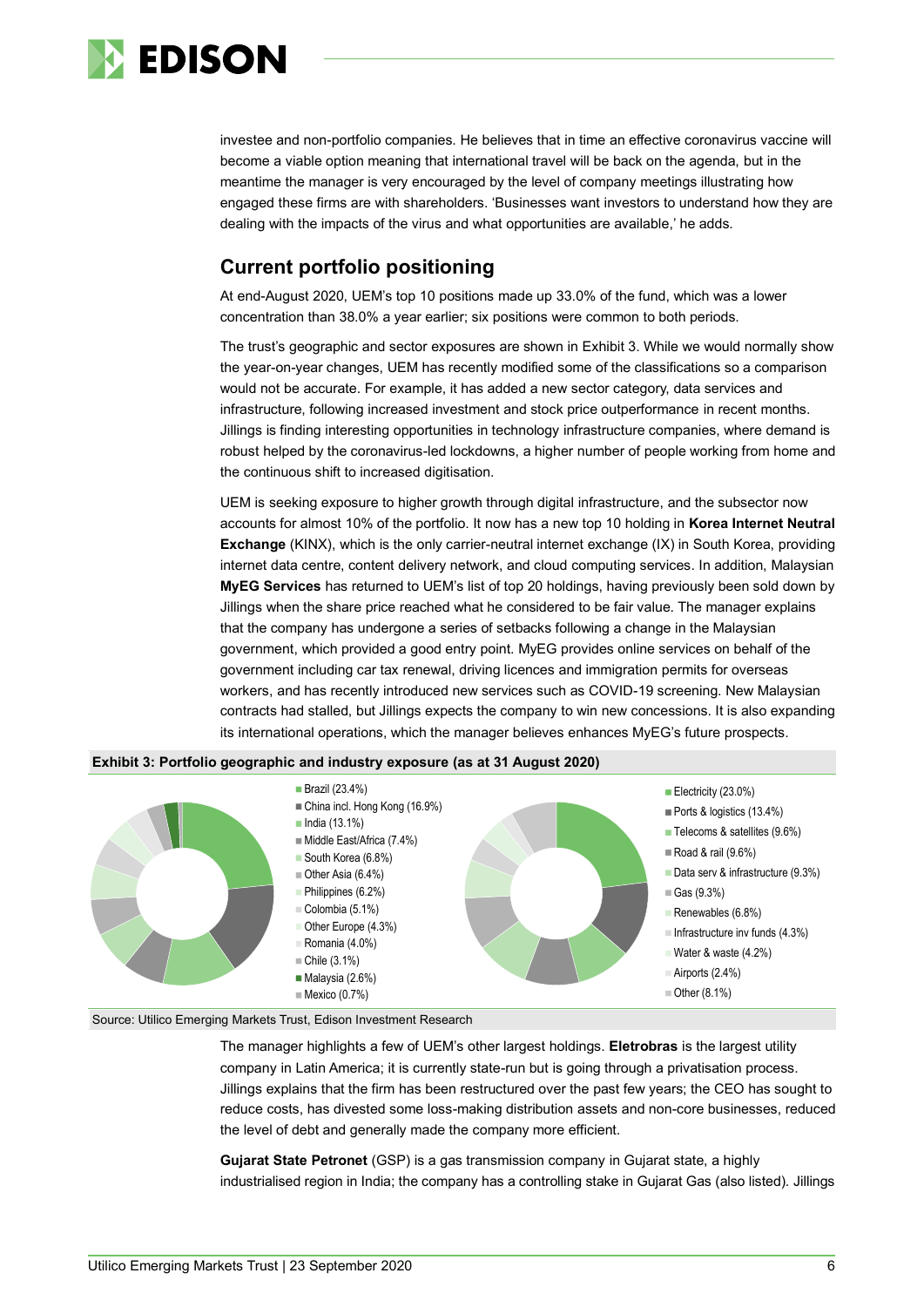

says the state has the greatest adherence to good corporate governance practices in the country and is the birthplace of prime minister Narendra Modi. Pollution is a severe problem in India and has been recognised by the government, which has brought in much stricter environmental rules, especially for industrial companies. A significant decline in liquefied natural gas prices has accelerated the switch from coal and fuel oil to cleaner gas-fired power generation. GSP is enjoying robust volume growth and the manager describes the company as a 'good core growth story'.

Jillings reduced UEM's airport exposure given challenges to their business models due to the global pandemic; the proceeds were invested in other businesses with strong defensive characteristics and higher yields. However, he believes it may be an interesting time to revisit the sector in anticipation of a business recovery and the fact that the share prices of airport operators remain significantly lower year-to-date.

# **Performance: Ahead of MSCI EM Utilities index**

#### **Exhibit 4: Five-year discrete performance data**

| 12 months ending | Share price<br>$(\%)$ | <b>NAV</b><br>(%) | <b>MSCI Emerging</b><br>Markets (%) | <b>MSCI EM Utilities</b><br>(%) | Performance fee<br>benchmark (%) |
|------------------|-----------------------|-------------------|-------------------------------------|---------------------------------|----------------------------------|
| 31/08/16         | 33.4                  | 33.4              | 31.8                                | 29.1                            | 8.0                              |
| 31/08/17         | 12.5                  | 14.8              | 27.0                                | 6.7                             | 8.0                              |
| 31/08/18         | (7.3)                 | (7.3)             | (1.2)                               | (5.9)                           | 8.0                              |
| 31/08/19         | 17.6                  | 21.0              | 2.5                                 | 14.2                            | 8.0                              |
| 31/08/20         | (21.0)                | (20.3)            | 4.5                                 | (22.6)                          | 8.0                              |

Source: Refinitiv. Note: All % on a total return basis in pounds sterling. Performance fee benchmark subject to an 8% minimum from April 2014. MSCI indices are shown for illustrative purposes.

Looking at UEM's discrete five-year performance in the table above, there was a notable period of outperformance versus the MSCI Emerging Markets index in the 12 months ending 31 August 2019 in both NAV and share price terms. Fast-forward 12 months and the picture is somewhat different; UEM's total returns are meaningfully behind that of this index over the year to end-August 2020 after relative performance took a step down during the stock market sell-off earlier this year.

The trust's largest exposure to Brazil was particularly detrimental as share prices in the country declined significantly, while the Brazilian real also depreciated more sharply than other emerging market currencies versus sterling. However, the manager notes that the Brazilian stock market has rallied sharply in recent months; he believes that this move reflects the country's growth potential, despite the current problems associated with the coronavirus outbreak.



**Exhibit 5: Investment trust performance to 31 August 2020**

Source: Refinitiv, Edison Investment Research. Note: Three, five and 10-year performance figures annualised.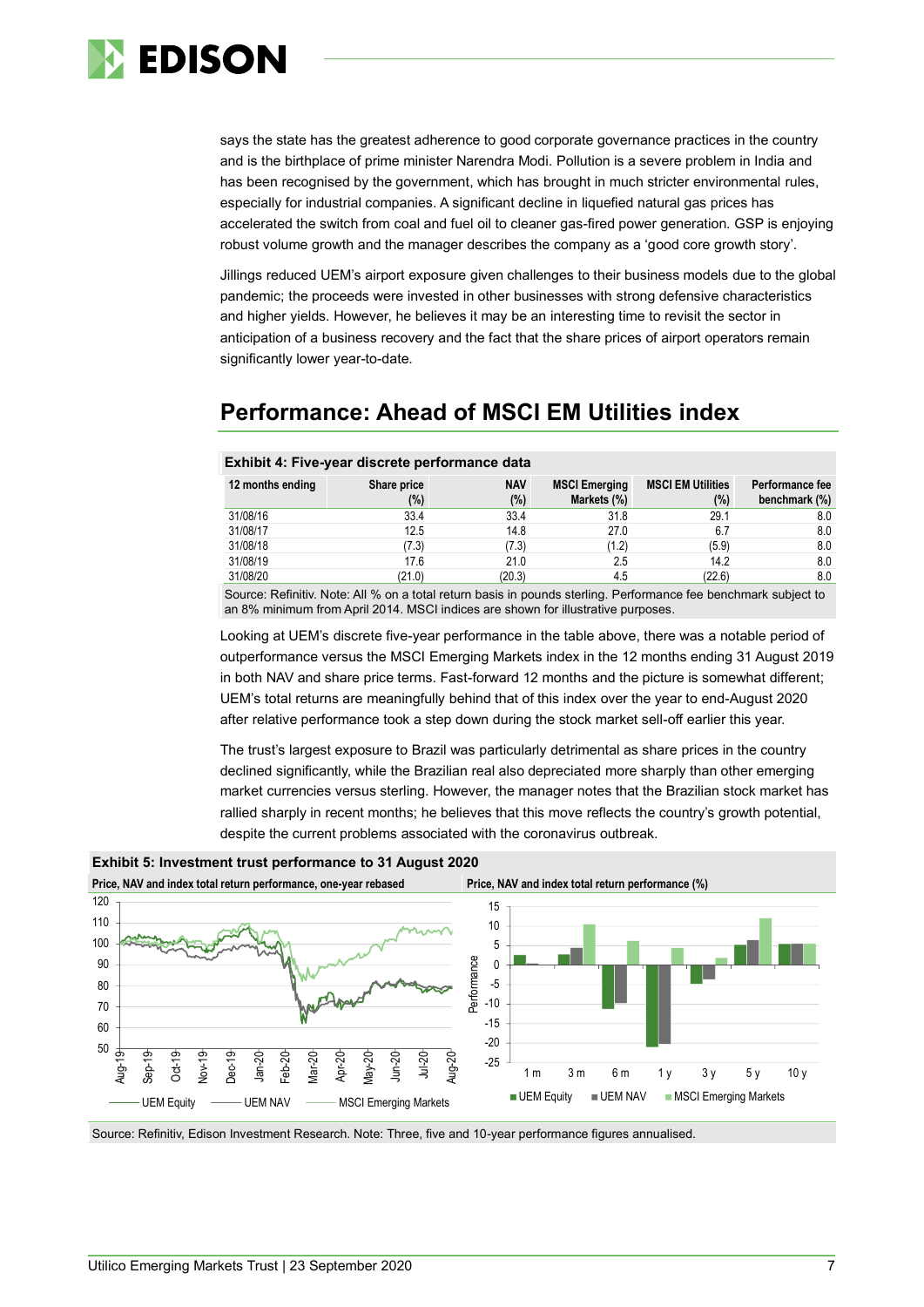

Despite a tough period of absolute and relative performance, UEM's total returns are broadly in line with those of the MSCI Emerging Markets Index over the past decade and are ahead of the MSCI EM Utilities index over the past one, three, five and 10 years in both NAV and share price terms.

Jillings explains that the performance of utility and infrastructure assets has lagged the wider market over the past year. In common with other markets, the MSCI Emerging Markets index is being led by a handful of technology companies. Five of the top 10 names in the index are either directly or indirectly involved with e-commerce and online entertainment and the share prices of these companies have significantly outperformed year-to-date. To illustrate this phenomenon, the top two firms in the MSCI Emerging Markets index are Alibaba (8.4% weighting and share price +34.7% in 2020 to the end of August) and Tencent (6.1% weighting and share price +38.7%).

To provide a longer-term perspective, the chart on the front page shows that the MSCI Emerging Markets Information Technology index has significantly outperformed both the MSCI Emerging Markets index and the MSCI Emerging Markets Utilities index over the past five years.

While UEM's specialist approach means that there is no clear benchmark index against which to compare performance, analysis suggests that the greatest overlap is with the MSCI Emerging Markets Utilities index. Although the active share against this index is still over 90%, it has the highest relevance in terms of investee companies with almost 50% of UEM invested in the gas, water, waste, electricity and renewables utilities space.

Data from UEM also highlights the relative value in its portfolio. Its top 20 holdings are trading at a weighted-average trailing P/E multiple of 13.4x and offer a weighted-average 4.2% dividend yield. This compares with an 18.2x trailing P/E multiple and a 2.3% dividend yield for the MSCI Emerging Markets index.

#### **Exhibit 6: Share price and NAV total return performance, relative to indices (%)**

|                                              | One month | Three months | <b>Six months</b> | One year | Three years | Five years | 10 years |
|----------------------------------------------|-----------|--------------|-------------------|----------|-------------|------------|----------|
| Price relative to MSCI Emerging Markets      | 2.4       | (7.0)        | (16.5)            | (24.4)   | (18.6)      | (27.0)     | (0.7)    |
| NAV relative to MSCI Emerging Markets        | 0.3       | (5.4)        | (15.1)            | (23.7)   | (15.5)      | (22.7)     | (0.1)    |
| Price relative to MSCI EM Utilities          | 9.9       | 11.6         | (1.0)             | 2.0      | 3.6         | 12.9       | 81.1     |
| NAV relative to MSCI EM Utilities            | 7.7       | 13.4         | 0.7               | 3.0      | 7.5         | 19.5       | 82.2     |
| Price relative to CBOE UK All Cos            | 0.7       | 2.8          | (3.3)             | (8.7)    | (4.8)       | 10.9       | (3.4)    |
| NAV relative to CBOE UK All Cos              | (1.3)     | 4.5          | (1.6)             | (7.9)    | (1.2)       | 17.4       | (2.8)    |
| Price relative to performance fee benchmark* | 2.0       | 0.8          | (14.6)            | (26.9)   | (31.6)      | (12.0)     | (19.4)   |
| NAV relative to performance fee benchmark*   | (0.1)     | 2.5          | (13.1)            | (26.2)   | (29.0)      | (6.8)      | (18.9)   |

Source: Refinitiv, Edison Investment Research. Note: Data to end-August 2020. Geometric calculation. \*Benchmark for performance fee is UK Gilt five- to 10-year post-tax yield, plus RPIX, plus 2%, subject to an 8% minimum from 1 April 2014.



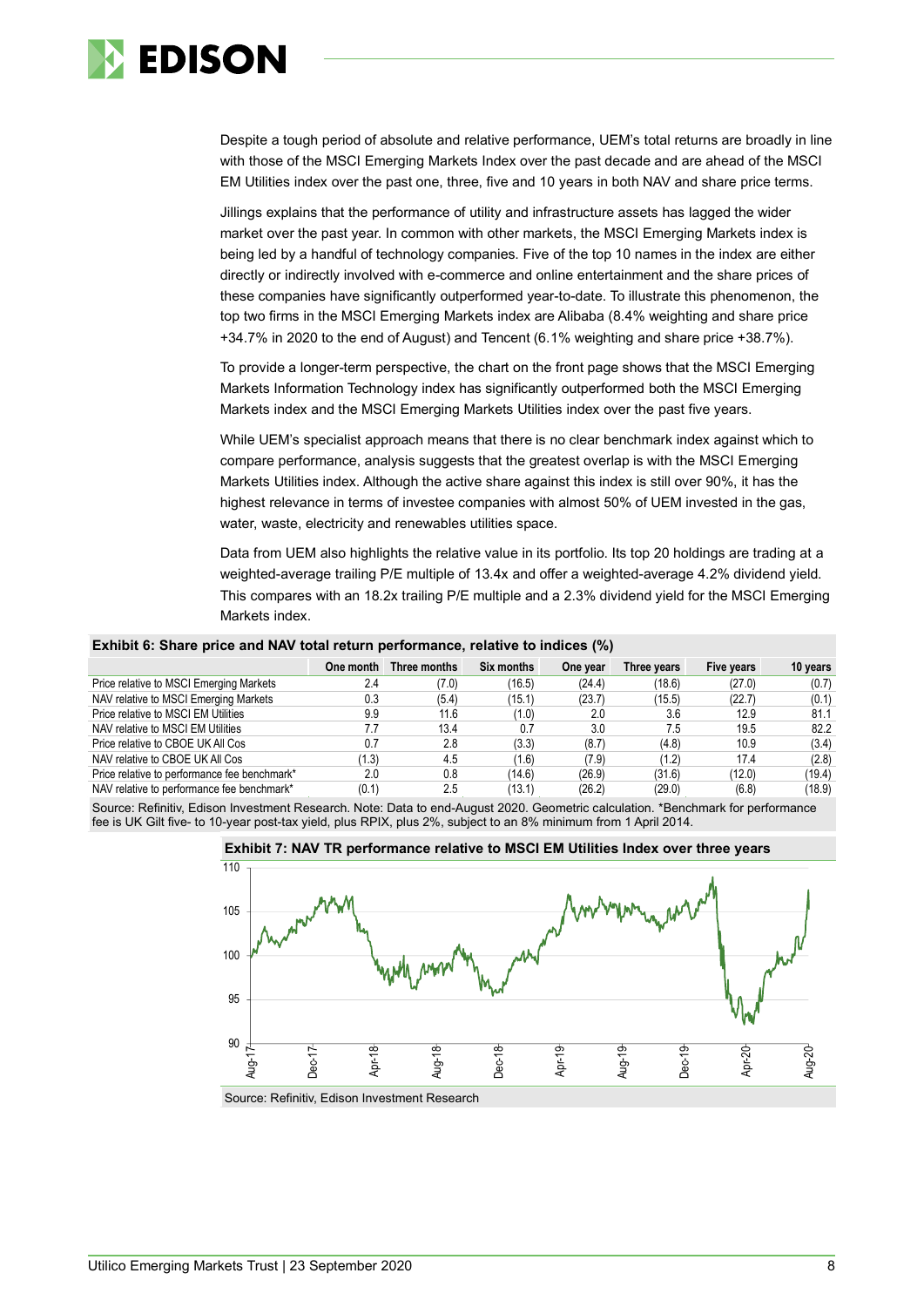

# **Discount: In a widening trend**

Having been in a narrowing trend since Q418, UEM's discount, in keeping with many other investment trusts, experienced a significant period of volatility during the coronavirus-led market sell-off earlier in 2020. The trust's discount ranged from a three-year low of 7.0% on 20 January to a decade-wide 22.5% on 19 March. UEM's discount has been in a widening trend in recent months; the current 14.5% share price discount to cum-income NAV compares with average discounts of 12.8%, 12.6%, 11.8% and 9.7% over the past one, three, five and 10 years.

Historically, UEM's shares have been repurchased when the discount has widened to more than 10% in normal market conditions (there is also the potential for periodic discretionary tender offers, although none have yet been undertaken). In FY20, 2.0m shares were repurchased (c 1% of the share base) at a cost of £4.8m and so far in FY21, more than 4.0m shares have been repurchased at a cost of £7.2m. The board believes that the most effective way to manage the discount over the long term is to generate good performance and increase awareness of the trust's philosophy and process.





Source: Refinitiv, Edison Investment Research

# **Capital structure and fees**

UEM has a single class of share; there are currently 223.8m ordinary shares in issue. It has a three-year unsecured £50m revolving credit facility with Scotiabank Europe, which expires on 3 April 2021. At end-August 2020, net gearing was 4.1%, which is lower than historical averages due to geopolitical uncertainties including the tensions between the US and China; Jillings will continue to utilise UEM's gearing facility tactically.

ICM is paid an annual management fee of 0.65% of NAV. Subject to an 8% minimum hurdle, a 15% performance fee on returns above the UK Gilt five- to 10-year index post-tax yield plus RPIX inflation plus 2% is payable. The NAV must exceed the high watermark NAV from when the performance fee was last paid, adjusted for capital events and dividends. The performance fee is capped at 1.85% of average net assets and is paid 50% in shares and 50% in cash.

UEM's ongoing charges ratio in FY20 was 1.1%, modestly higher than 1.0% in FY19; no performance fee was payable. The trust has a five-yearly continuation vote, next due at the September 2021 AGM.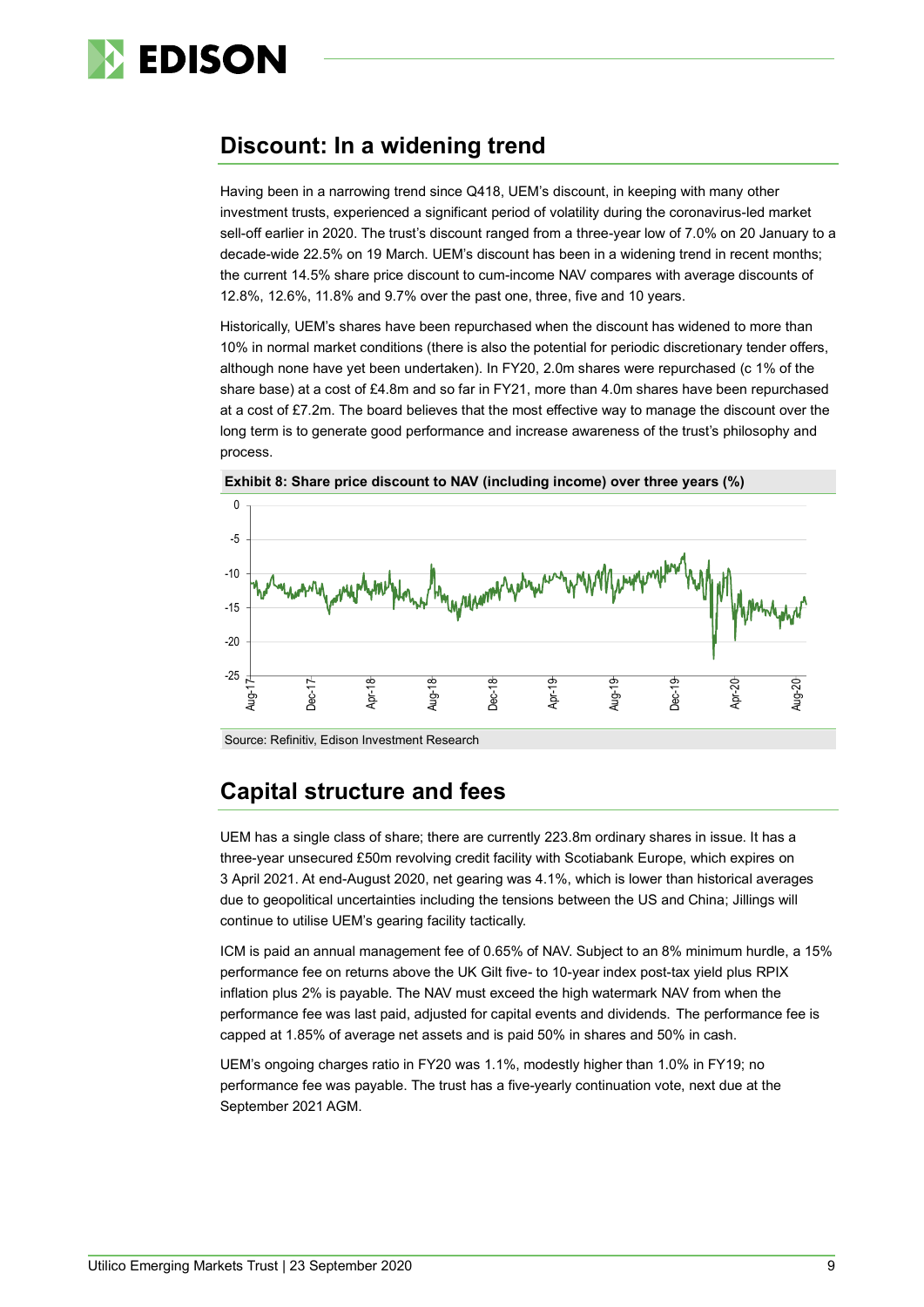

# **Dividend policy and record**

UEM pays quarterly dividends in September, December, March and June, which can be made from income or capital. The board employs a progressive dividend policy; investors have enjoyed flat or growing annual dividends every year since the fund was launched. In FY20, UEM's revenue per share was 7.88p (+5.5% year-on-year), helped by its Indian holdings and a lower number of shares in issue. The annual, fully covered dividend of 7.575p per share was 5.2% higher year-on-year.

UEM's board has assured shareholders that if there is a short-term weakness in portfolio income, it will maintain CY20 quarterly dividends at 1.925p per share, using revenue and capital reserves if required. This implies an annual increase of 1.7% (total payment of 7.70p per share).

Based on its current share price, UEM offers an attractive 4.2% dividend yield.

# **Peer group comparison**

UEM is a member of the AIC Global Emerging Markets sector. While a direct comparison with its peers is not possible due to UEM's unique strategy, the data below in Exhibit 9 (which excludes funds with a market cap below £100m) does provide some perspective. Its NAV total return is below average over the periods shown, ranking seventh out of eight funds over one, three and five years, and third out of six funds over the past decade. (These numbers do not take the dilutive effect of UEM's historic subscription shares up until February 2018 into account.) The trust's discount is wider than average and its ongoing charge is below the mean, although it is one of two funds eligible for a performance fee. UEM's level of gearing is modestly above average, while its dividend yield is the third-highest in the selected peer group, 1.7pp above the mean.

| % unless stated                          | Market<br>$cap$ (£m) | <b>NAV TR</b><br>1 vear | <b>NAV TR</b><br>3 year | <b>NAV TR</b><br>5 year | <b>NAV TR</b><br>10 year | <b>Discount</b><br>(cum-fair) | Ongoing<br>charge | Perf.<br>fee | Net<br>gearing | <b>Dividend</b><br>vield (%) |
|------------------------------------------|----------------------|-------------------------|-------------------------|-------------------------|--------------------------|-------------------------------|-------------------|--------------|----------------|------------------------------|
| <b>Utilico Emerging Markets</b>          | 401.8                | (19.0)                  | (7.1)                   | 38.1                    | 70.1                     | (14.7)                        | 1.1               | Yes          | 104            | 4.2                          |
| Aberdeen Emerging Markets                | 264.3                | 7.1                     | 12.7                    | 79.7                    | 58.5                     | (18.0)                        | ۱.1               | No           | 101            | 0.0                          |
| <b>BlackRock Frontiers</b>               | 230.6                | (19.2)                  | (18.2)                  | 19.7                    |                          | (6.5)                         | 1.4               | Yes          | 113            | 5.4                          |
| <b>Fundsmith Emerging Equities Trust</b> | 302.4                | 1.9                     | 15.3                    | 45.1                    |                          | (13.1)                        | 1.4               | No           | 100            | 0.3                          |
| Genesis Emerging Markets Fund            | 901.3                | 2.0                     | 11.9                    | 73.5                    | 62.2                     | (14.7)                        | 1.1               | No           | 100            | 2.0                          |
| <b>JPMorgan Emerging Markets</b>         | 1.243.9              | 13.6                    | 34.3                    | 116.2                   | 113.0                    | (12.8)                        | 1.0               | No           | 100            | 1.3                          |
| JPMorgan Global EM Income                | 340.3                | (0.1)                   | 13.3                    | 72.4                    | 88.1                     | (11.0)                        | 1.3               | No           | 108            | 4.5                          |
| <b>Templeton Emerging Markets IT</b>     | 1,948.8              | 9.6                     | 17.0                    | 120.6                   | 68.5                     | (13.0)                        | 1.0               | No           | 100            | 2.3                          |
| Average                                  | 704.2                | (0.5)                   | 9.9                     | 70.7                    | 76.7                     | (13.0)                        | 1.2               |              | 103            | 2.5                          |
| UEM rank (out of eight funds)            | 4                    |                         |                         |                         |                          |                               |                   |              |                | 3                            |

#### **Exhibit 9: Selected peer group as at 21 September 2020\***

Source: Morningstar, Edison Investment Research. Note: \*Performance data as at 18 September 2020 based on ex-par NAV. TR = total return. Net gearing is total assets less cash and equivalents as a percentage of net assets.

# **The board**

There are five non-executive directors on UEM's board, four of whom are independent of the manager. Chairman John Rennocks was appointed as a director in November 2015 and assumed his current role in September 2016. The other four directors and their dates of appointment are: Anthony Muh (October 2010); Susan Hansen (September 2013); Garth Milne (November 2014); and Eric Stobart (October 2019).

Hansen is considered non-independent as she is also on the board of Resimac Group, which is associated with ICM. Charles Jillings, UEM's manager, stood down from the board in March 2012 to increase its independence and improve corporate governance. The directors' fees are paid in UEM shares, ensuring all shareholders' interests are aligned.